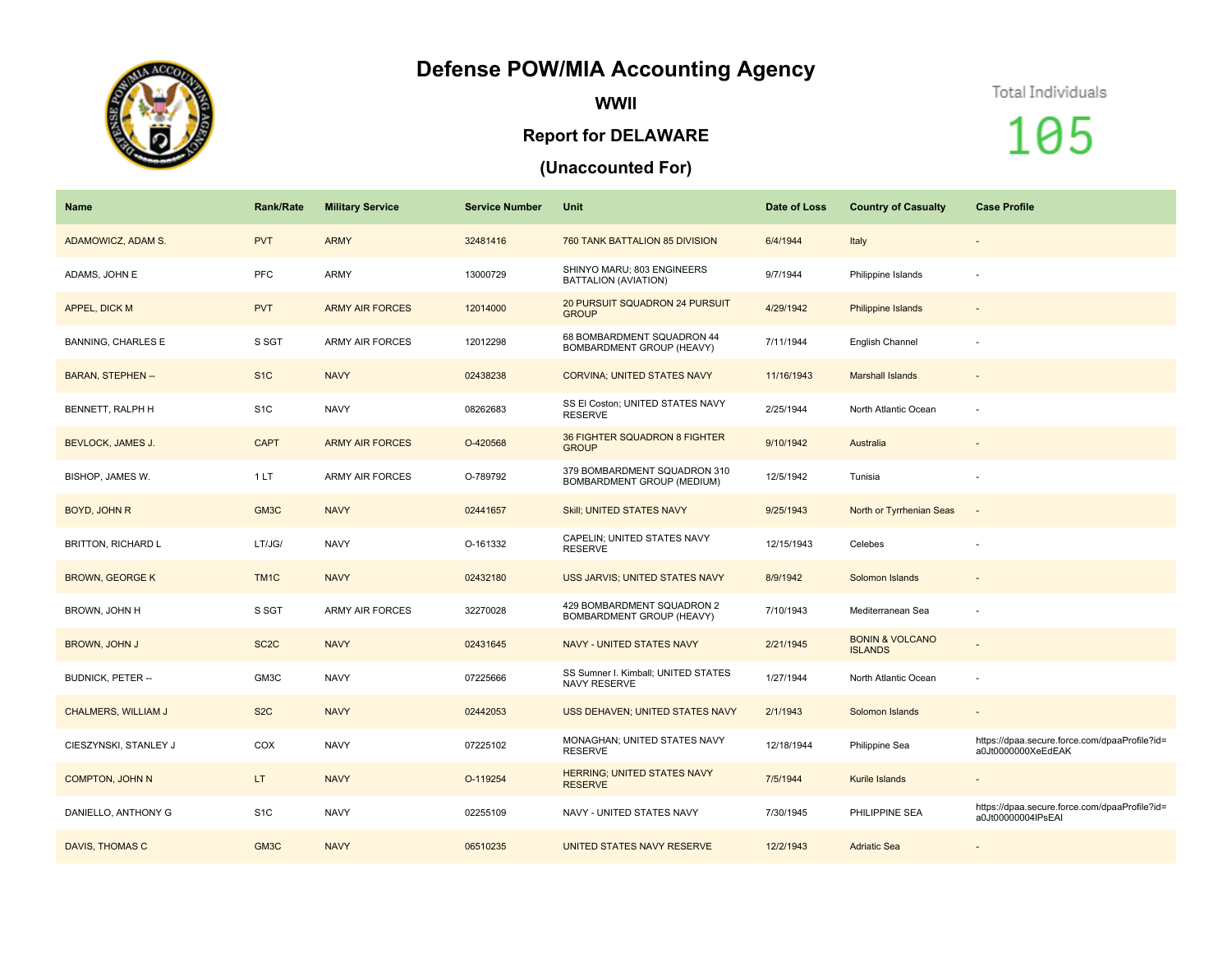| <b>Name</b>                  | <b>Rank/Rate</b>  | <b>Military Service</b> | <b>Service Number</b> | Unit                                                             | Date of Loss | <b>Country of Casualty</b>     | <b>Case Profile</b> |
|------------------------------|-------------------|-------------------------|-----------------------|------------------------------------------------------------------|--------------|--------------------------------|---------------------|
| DELLOSE, CARL J              | SGT               | <b>ARMY AIR FORCES</b>  | 32488682              | 704 BOMBARDMENT SQUADRON 446<br>BOMBARDMENT GROUP (HEAVY)        | 12/20/1943   | North Sea or Tyrrhenian<br>Sea |                     |
| DEMENCHUK, HENRY M           | F <sub>1C</sub>   | <b>NAVY</b>             | 08263968              | LUCE; UNITED STATES NAVY RESERVE                                 | 5/4/1945     | China Seas                     |                     |
| DENGLER, JOHN E              | 1LT               | <b>ARMY AIR FORCES</b>  | O-811346              | 774 BOMBARDMENT SQUADRON 463<br>BOMBARDMENT GROUP (HEAVY)        | 6/13/1944    | <b>Adriatic Sea</b>            |                     |
| DEVINE, GEORGE H             | S SGT             | <b>ARMY AIR FORCES</b>  | 32752185              | 859 BOMBARDMENT SQUADRON 492<br><b>BOMBARDMENT GROUP (HEAVY)</b> | 6/18/1944    | North Sea or Tyrrhenian<br>Sea |                     |
| DONOVAN, ROBERT J            | S <sub>1</sub> C  | <b>NAVY</b>             | 07225662              | UNITED STATES NAVY RESERVE                                       | 4/20/1943    | Atlantic Ocean                 |                     |
| <b>DURNEY, CHARLES E</b>     | SF <sub>2</sub> C | <b>NAVY</b>             | 06507521              | UNITED STATES NAVY RESERVE                                       | 6/16/1943    | Indian Ocean                   |                     |
| EASTBURN, LINFORD W          | SGT               | <b>ARMY AIR FORCES</b>  | 32952613              | 846 BOMBARDMENT SQUADRON 489<br>BOMBARDMENT GROUP (HEAVY)        | 7/7/1944     | North Sea or Tyrrhenian<br>Sea |                     |
| <b>EDGINTON, FRANKLIN K</b>  | MOMM3C            | <b>NAVY</b>             | 02585528              | <b>HERRING; UNITED STATES NAVY</b>                               | 7/5/1944     | Kurile Islands                 |                     |
| EISENMAN, MARTIN             | SGT               | <b>ARMY AIR FORCES</b>  | 06855191              | SHINYO MARU; 17 PURSUIT SQUADRON<br>24 PURSUIT GROUP             | 9/7/1944     | Philippine Islands             |                     |
| ELLIS, DONALD B              | TEC <sub>4</sub>  | <b>ARMY</b>             | 12133696              | HMT Rohna; 31 SIGNAL CONSTRUCTION<br><b>BATTALION</b>            | 11/27/1943   | Mediterranean Sea              |                     |
| GIBSON, BRUCE --             | STM2C             | <b>NAVY</b>             | 08127397              | Callaghan; UNITED STATES NAVY<br><b>RESERVE</b>                  | 7/29/1945    | Japan                          |                     |
| <b>GORMAN, ANDREW --</b>     | M Sgt             | <b>ARMY</b>             | R-1735483             | ORYOKU MARU; 803 ENGINEERS<br><b>BATTALION (AVIATION)</b>        | 12/15/1944   | Philippine Islands             |                     |
| <b>GREEN, CHARLES PUTNAM</b> | Y <sub>2</sub>    | <b>NAVY</b>             | 8151579               | LST-523; UNITED STATES NAVY<br><b>RESERVE</b>                    | 6/19/1944    | English Channel                |                     |
| <b>GRUBBS, ISIAH</b>         | TEC <sub>4</sub>  | <b>ARMY</b>             | 36538234              | <b>ARMY - 855 ENGINEERS BATTALION</b><br>(AVIATION)              | 11/11/1943   | <b>FIJI</b>                    |                     |
| HALL, JOSEPH D               | S SGT             | <b>ARMY AIR FORCES</b>  | 12132303              | 401 BOMBARDMENT SQUADRON 91<br>BOMBARDMENT GROUP (HEAVY)         | 8/17/1943    | Germany                        |                     |
| <b>HASTINGS, WILLIAM W</b>   | MM3C              | <b>NAVY</b>             | 07225610              | POMPANO; UNITED STATES NAVY<br><b>RESERVE</b>                    | 10/15/1943   | Japan                          |                     |
| HAYDEN, PAUL E               | SGT               | <b>ARMY AIR FORCES</b>  | 32364212              | HMT Rohna; AIR CORPS                                             | 11/26/1943   | Mediterranean Sea              |                     |
| <b>HEARNE, THEODORE E</b>    | FLT O             | <b>ARMY AIR FORCES</b>  | T-192922              | <b>HEADQUARTERS SQUADRON 12</b><br><b>FIGHTER COMMAND</b>        | 7/20/1944    | North Sea or Tyrrhenian<br>Sea |                     |
| HOFFER, WILLIAM F            | S SGT             | <b>ARMY</b>             | 32481109              | 747 TANK BATTALION                                               | 3/1/1945     | Germany                        |                     |
| HOLT, WILLIAM A              | LT/JG/            | <b>NAVY</b>             | O-096142              | USS NEW ORLEANS; UNITED STATES<br><b>NAVY RESERVE</b>            | 11/30/1942   | Solomon Islands                |                     |
| HOLZMUELLER, CD              | S <sub>1</sub> C  | <b>NAVY</b>             | 04052708              | Cythera; UNITED STATES NAVY<br><b>RESERVE</b>                    | 5/2/1942     | Cuba                           |                     |
| HOOVER, GORDON P             | LT /JG/           | <b>NAVY</b>             | O-166875              | CISCO; UNITED STATES NAVY RESERVE                                | 9/28/1943    | China Seas                     |                     |
| HORTON, CHARLES H            | S SGT             | <b>ARMY AIR FORCES</b>  | 12012609              | 1 COMPOSITE SQUADRON                                             | 4/6/1944     | <b>Atlantic Ocean</b>          |                     |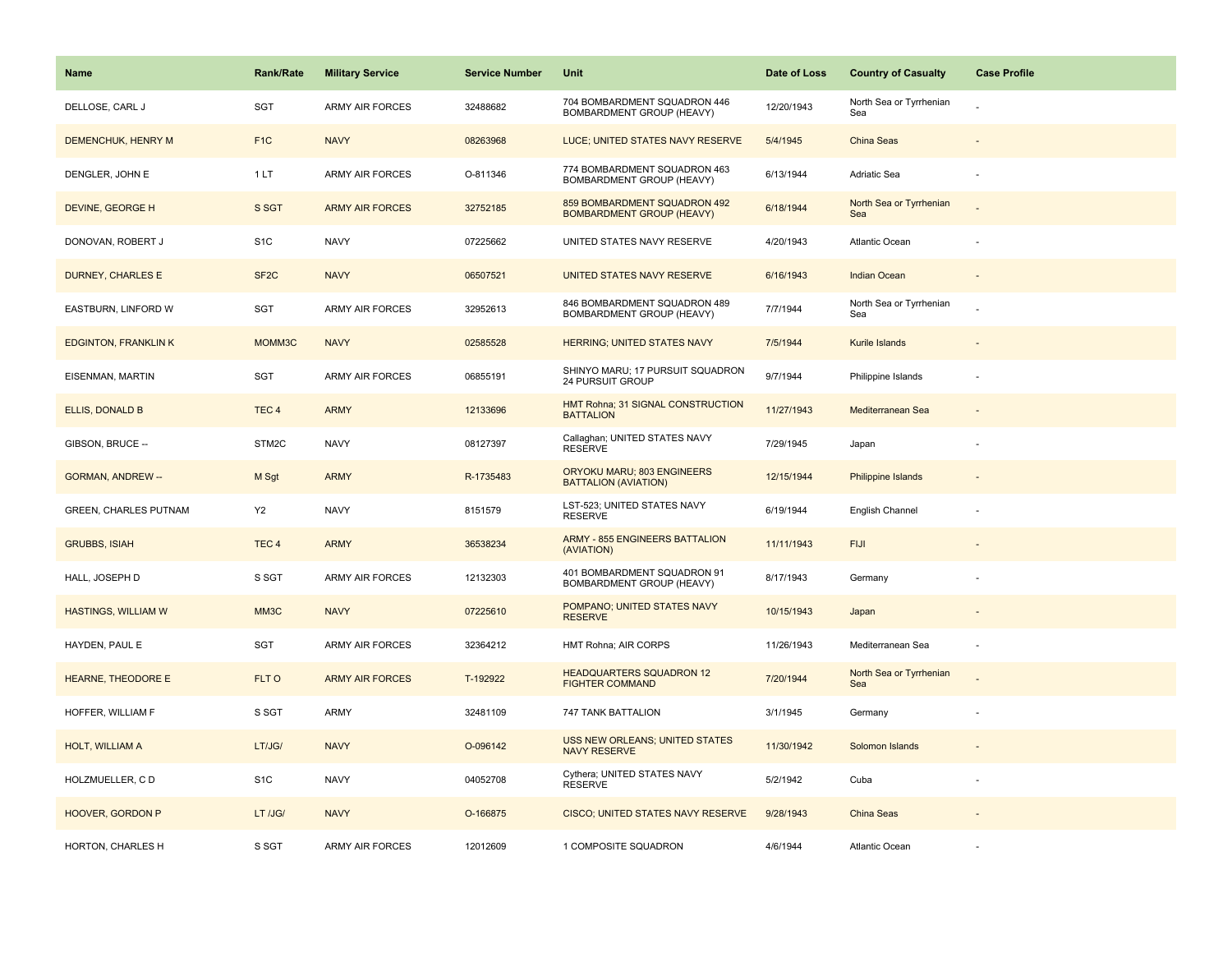| <b>Name</b>                 | <b>Rank/Rate</b>  | <b>Military Service</b> | <b>Service Number</b> | Unit                                                            | Date of Loss | <b>Country of Casualty</b> | <b>Case Profile</b>                                                 |
|-----------------------------|-------------------|-------------------------|-----------------------|-----------------------------------------------------------------|--------------|----------------------------|---------------------------------------------------------------------|
| HUDSON, CARROLL A           | MOMM2C            | <b>NAVY</b>             | 08267387              | UNITED STATES NAVY RESERVE                                      | 8/2/1944     | North Atlantic Ocean       |                                                                     |
| <b>INGHAM, THOMAS S</b>     | 1LT               | <b>ARMY AIR FORCES</b>  | O-791442              | 493 BOMBARDMENT SQUADRON 7<br>BOMBARDMENT GROUP (HEAVY)         | 11/25/1943   | Burma                      |                                                                     |
| <b>JOHNSON, BURTON P</b>    | EM2C              | <b>NAVY</b>             | 07225353              | <b>SUBMARINE Albacore; UNITED STATES</b><br><b>NAVY RESERVE</b> | 11/7/1944    | Japan                      |                                                                     |
| JOHNSTON, ARTHUR --         | SGT               | <b>ARMY AIR FORCES</b>  | 32752292              | 6 RADAR CALIBRATION DETACHMENT                                  | 8/16/1944    | Aleutian Islands           |                                                                     |
| JOHNSTON, RALPH B           | <b>CAPT</b>       | <b>ARMY AIR FORCES</b>  | O-412541              | INDIA CHINA WING ARMY TRANSPORT<br><b>COMMAND</b>               | 7/17/1944    | India                      |                                                                     |
| <b>KERN, ROBERT G</b>       | F <sub>1</sub> C  | <b>NAVY</b>             | 08127529              | Warrington; UNITED STATES NAVY<br><b>RESERVE</b>                | 9/13/1944    | Bermuda                    |                                                                     |
| KNOTTS, HERBERT C.          | <b>PVT</b>        | <b>ARMY</b>             | 42082759              | <b>11 INFANTRY 5 DIVISION</b>                                   | 9/10/1944    | France                     |                                                                     |
| KNOTTS, REYNOLDS HILL       | CAPT              | <b>MARINE CORPS</b>     | O-010611              | MARINE - UNITED STATES MARINE<br><b>CORPS</b>                   | 12/27/1943   | New Caledonia              |                                                                     |
| <b>KRACYLA, HENRY J</b>     | <b>SGT</b>        | <b>ARMY AIR FORCES</b>  | 32488180              | 448 BOMBARDMENT GROUP (HEAVY),<br>714 BOMBARDMENT SQUADRON      | 2/25/1944    | <b>English Channel</b>     |                                                                     |
| KRANTZ, HOWARD L            | S Sgt             | <b>ARMY AIR FORCES</b>  | 6978501               | 42 BOMBARDMENT SQUADRON 11<br>BOMBARDMENT GROUP (HEAVY)         | 12/28/1942   | Solomon Islands            |                                                                     |
| <b>LAND, JONATHAN S</b>     | <b>SGT</b>        | <b>ARMY AIR FORCES</b>  | 12012560              | 303 BOMBARDMENT GROUP (HEAVY),<br>358 BOMBARDMENT SQUADRON      | 1/3/1943     | France                     |                                                                     |
| LANKFORD, ALFRED BRINSFIELD | ARM2c             | <b>NAVY</b>             | 6023285               | INTREPID; UNITED STATES NAVY<br><b>RESERVE</b>                  | 9/13/1944    | Philippine Islands         | https://dpaa.secure.force.com/dpaaProfile?id=<br>a0Jt000001nzbJpEAI |
| <b>LANKFORD, THOMAS --</b>  | SKT3C             | <b>NAVY</b>             | 07225922              | UNITED STATES NAVY RESERVE                                      | 5/14/1944    | New Caledonia              |                                                                     |
| LONG, HOUSTON H             | <b>PVT</b>        | ARMY                    | 32359883              | 507 PARACHUTE INFANTRY REGIMENT                                 | 6/22/1944    | France                     |                                                                     |
| LYNCH, JAMES H S            | 2LT               | <b>ARMY AIR FORCES</b>  | O-740852              | <b>AIR CORPS</b>                                                | 6/24/1943    | Mediterranean Sea          |                                                                     |
| MARVEL, ROBERT E            | GM2C              | <b>NAVY</b>             | 06510499              | SPENCE; UNITED STATES NAVY<br><b>RESERVE</b>                    | 12/18/1944   | Philippine Sea             |                                                                     |
| <b>MARVEL, THOMAS H</b>     | <b>CMM</b>        | <b>NAVY</b>             | 02431905              | <b>USS HOUSTON (CA-30); UNITED STATES</b><br><b>NAVY</b>        | 3/1/1942     | Java                       |                                                                     |
| MCCUSKER, EDWARD F.         | M Sgt             | <b>ARMY AIR FORCES</b>  | 32167048              | 92 BOMBARDMENT SQUADRON 19<br>BOMBARDMENT GROUP (VERY HEAVY)    | 6/18/1945    | Japan/Okinawa              |                                                                     |
| MCMAKIN, WILLIAM C          | WT1               | <b>NAVY</b>             | 02440593              | <b>NAVY - UNITED STATES NAVY</b>                                | 10/25/1944   | PHILIPPINE SEA             |                                                                     |
| MCQUISTON, WILLIAM J        | AMM <sub>2c</sub> | <b>NAVY</b>             | 02437056              | UNITED STATES NAVY                                              | 4/4/1943     | New Hebrides               |                                                                     |
| <b>MELLEN, WINTHROP W</b>   | <b>ENS</b>        | <b>NAVY</b>             | O-224099              | Bristol; UNITED STATES NAVY RESERVE                             | 10/13/1943   | Mediterranean Sea          |                                                                     |
| MENDINHALL, JOHN M          | 1LT               | <b>MARINE CORPS</b>     | O-026617              | MARINE - UNITED STATES MARINE<br><b>CORPS</b>                   | 5/31/1945    | Japan                      | https://dpaa.secure.force.com/dpaaProfile?id=<br>a0Jt000001nzVbKEAU |
| MYERS, JOSEPH F.            | 1LT               | <b>ARMY</b>             | O-1301865             | 401 GLIDER INFANTRY REGIMENT 101<br><b>AIRBORNE DIVISION</b>    | 9/30/1944    | Holland                    | https://dpaa.secure.force.com/dpaaProfile?id=<br>a0Jt0000000XeBCEA0 |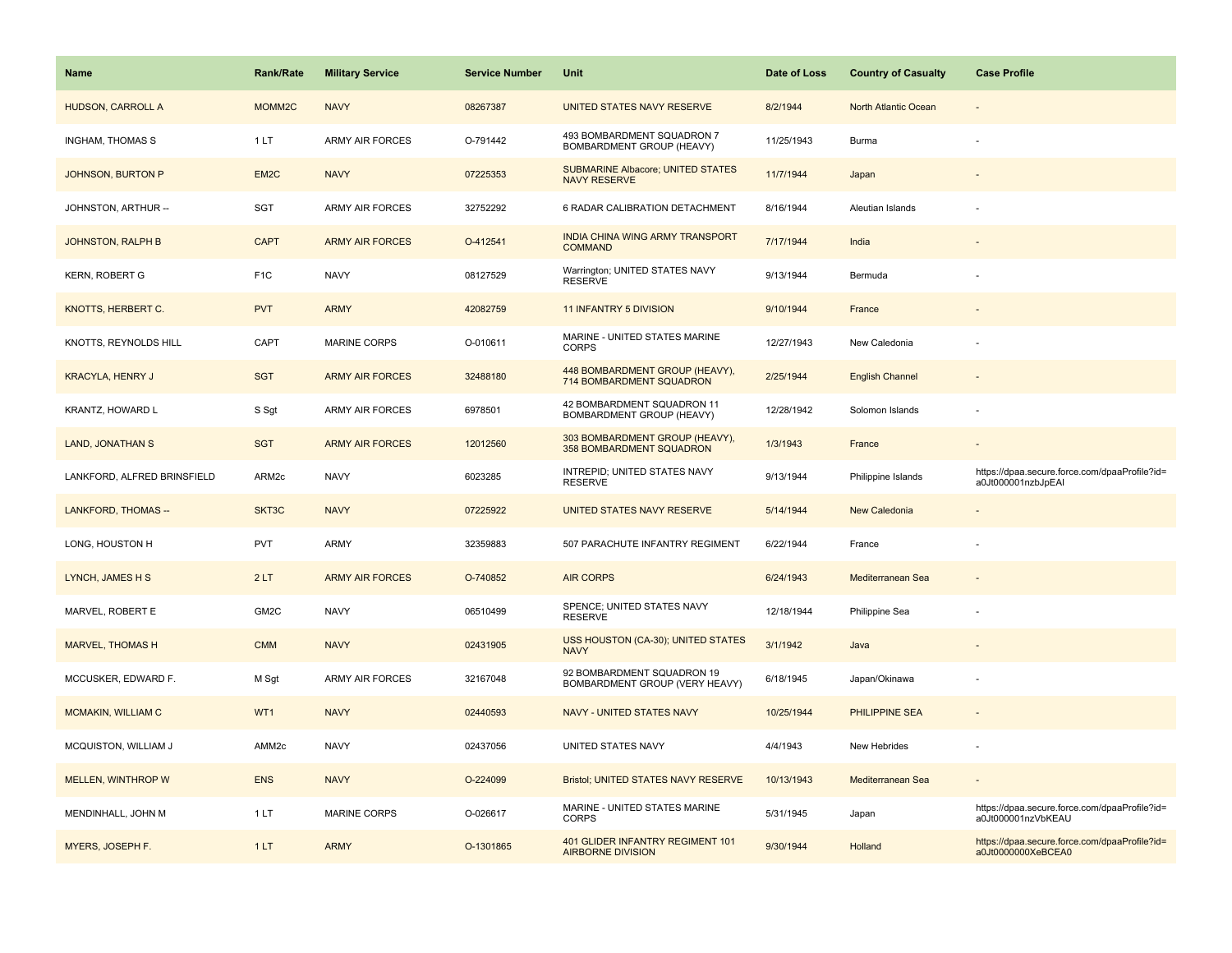| Name                       | <b>Rank/Rate</b>  | <b>Military Service</b> | <b>Service Number</b> | Unit                                                             | Date of Loss | <b>Country of Casualty</b>                             | <b>Case Profile</b>                                                 |
|----------------------------|-------------------|-------------------------|-----------------------|------------------------------------------------------------------|--------------|--------------------------------------------------------|---------------------------------------------------------------------|
| NICKOLS, JOHN --           | S SGT             | <b>ARMY AIR FORCES</b>  | 32265430              | 875 BOMBARDMENT SQUADRON 498<br>BOMBARDMENT GROUP (VERY HEAVY)   | 2/10/1945    | Marianas Islands                                       |                                                                     |
| <b>NOLEN, WYLEY P</b>      | S <sub>2</sub> C  | <b>NAVY</b>             | 06909324              | NAVY - COAST ARTILLERY CORPS                                     | 5/27/1945    | <b>PHILIPPINE SEA</b>                                  |                                                                     |
| NORTON, CHARLES H          | <b>ENS</b>        | <b>NAVY</b>             | O-354779              | USS COWPENS (CVL-25); UNITED<br>STATES NAVY RESERVE              | 1/7/1945     | Central/South Pacific<br>Theater                       |                                                                     |
| <b>ONEILL, EDWARD F</b>    | <b>CPHMP</b>      | <b>NAVY</b>             | 02436459              | NAVY - UNITED STATES NAVY                                        | 1/7/1945     | PHILIPPINE ISLANDS                                     |                                                                     |
| PALMER, WILLIAM M          | 1LT               | ARMY                    | O-1593738             | <b>QUARTERMASTER CORPS</b>                                       | 6/1/1946     | North Sea or Tyrrhenian<br>Sea                         |                                                                     |
| PERILLO, NICHOLAS J        | S <sub>1</sub> C  | <b>NAVY</b>             | 08127445              | USS WASP; UNITED STATES NAVY<br><b>RESERVE</b>                   | 3/19/1945    | <b>Philippine Sea</b>                                  |                                                                     |
| PIERSON, LEMOYNE --        | CPL               | <b>ARMY AIR FORCES</b>  | 32360107              | 27 SQUADRON 2 FERRY GROUP                                        | 3/10/1944    | Iceland                                                |                                                                     |
| POORE, WINFORD J           | S SGT             | <b>ARMY</b>             | 32367390              | ARMY - 35 SIGNAL CONSTRUCTION<br><b>BATTALION</b>                | 4/28/1944    | <b>ENGLISH CHANNEL</b>                                 |                                                                     |
| RADKA, EDWARD J            | SM3C              | <b>NAVY</b>             | 08117699              | NAVY - UNITED STATES NAVY RESERVE                                | 7/24/1945    | PHILIPPINE SEA                                         |                                                                     |
| REGAN, WILLIAM J           | MOMM3C            | <b>NAVY</b>             | 06510603              | Frederick C Davis; UNITED STATES NAVY<br><b>RESERVE</b>          | 4/24/1945    | North Atlantic Ocean                                   |                                                                     |
| RITTENHOUSE, WILLIAM A     | SGT               | ARMY                    | 12133700              | HMT Rohna; 31 SIGNAL CONSTRUCTION<br><b>BATTALION</b>            | 11/26/1943   | Mediterranean Sea                                      |                                                                     |
| <b>ROEMER, LOUIS E</b>     | LT COL            | <b>ARMY</b>             | O-015081              | BRAZIL MARU; CHEMICAL WARFARE<br><b>SERVICE</b>                  | 1/22/1945    | Philippine Islands                                     |                                                                     |
| ROMANOWSKI, EDWARD J       | BM1C              | <b>NAVY</b>             | 02438150              | YMS-409; UNITED STATES NAVY                                      | 9/13/1944    | Virgin Islands                                         |                                                                     |
| <b>RUSSELL, HARRY N</b>    | <b>T SGT</b>      | <b>ARMY AIR FORCES</b>  | 12133533              | 375 BOMBARDMENT SQUADRON 308<br><b>BOMBARDMENT GROUP (HEAVY)</b> | 11/22/1945   | China                                                  |                                                                     |
| RYDEL, STEPHEN S           | SGT               | ARMY AIR FORCES         | 32076524              | 443 BOMBARDMENT SQUADRON 320<br>BOMBARDMENT GROUP (MEDIUM)       | 1/17/1945    | Italy                                                  |                                                                     |
| <b>SAVAGE, GEORGE E</b>    | GM3C              | <b>NAVY</b>             | 07225978              | NAVY - UNITED STATES NAVY RESERVE                                | 3/26/1945    | <b>JAPAN</b>                                           |                                                                     |
| SCHOOLMASTER, C F          | MAJ               | <b>ARMY AIR FORCES</b>  | O-435705              | HEADQUARTERS 95 BOMBARDMENT<br><b>WING</b>                       | 5/25/1944    | <b>British Isles</b>                                   |                                                                     |
| <b>SCHRADER, WILLIAM L</b> | Y <sub>1C</sub>   | <b>NAVY</b>             | 07225712              | NAVY - UNITED STATES NAVY RESERVE                                | 11/10/1944   | <b>ADMIRALTY ISLANDS</b>                               | https://dpaa.secure.force.com/dpaaProfile?id=<br>a0Jt0000000XhAvEAK |
| SCOTT, HAROLD K            | S <sub>2</sub> C  | <b>NAVY</b>             | 09064294              | SAMUEL B. ROBERTS; UNITED STATES<br>NAVY RESERVE                 | 10/25/1944   | Philippine Islands                                     |                                                                     |
| SHELDON, ELI ERB           | MM <sub>2</sub> C | <b>NAVY</b>             | 04052347              | Cythera; UNITED STATES NAVY<br><b>RESERVE</b>                    | 5/2/1942     | <b>Atlantic Ocean: North</b><br><b>American Waters</b> |                                                                     |
| SHEPHERD, HOWARD T         | SF3C              | <b>NAVY</b>             | 07225323              | UNITED STATES NAVY RESERVE                                       | 2/7/1943     | North Atlantic Ocean                                   |                                                                     |
| SIMPLER, CALEB O           | <b>CPL</b>        | <b>ARMY</b>             | 32167222              | <b>COAST ARTILLERY CORPS</b>                                     | 6/15/1942    | <b>Atlantic Ocean</b>                                  |                                                                     |
| SMITH, JOSEPH G            | S <sub>1</sub> C  | <b>NAVY</b>             | 07225002              | UNITED STATES NAVY RESERVE                                       | 6/19/1943    | Indian Ocean                                           |                                                                     |